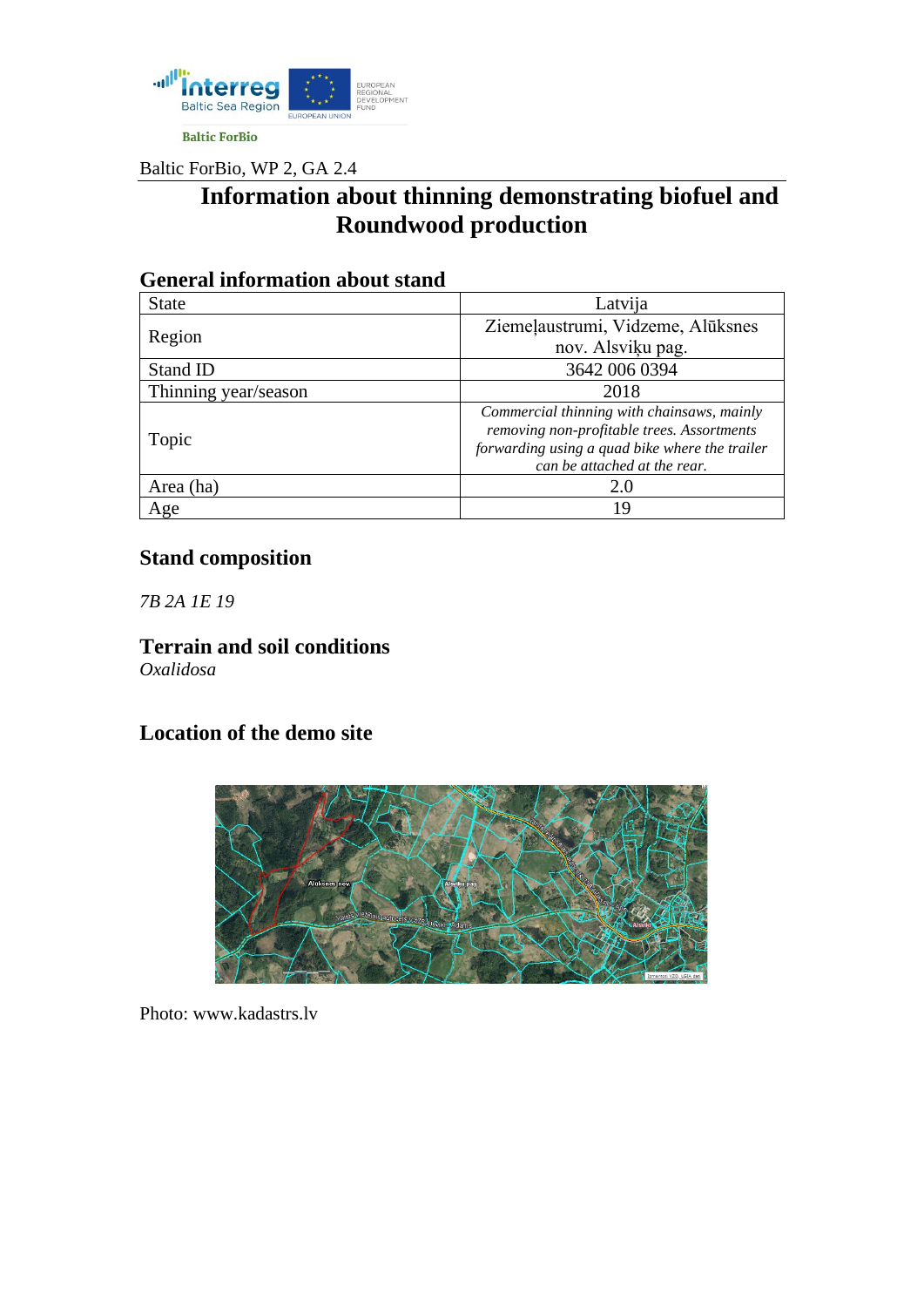

**Baltic ForBio** 



Photo: Google Maps

*Stand characteristic before thinning*

| Average DBH (cm)                       |       |
|----------------------------------------|-------|
| Average height $(m)$                   |       |
| Number of trees (trees per $ha^{-1}$ ) | 2.500 |
| Standing volume $(m^3/ha^{-1})$        | ∣46   |

#### **Stand management targets**

*No forestry actions have been done before. Earlier thinning stands to improve the situation and the quality of trees, as well as to make the first profit.*

### **Demonstration site before thinning**



Photo: D. Supe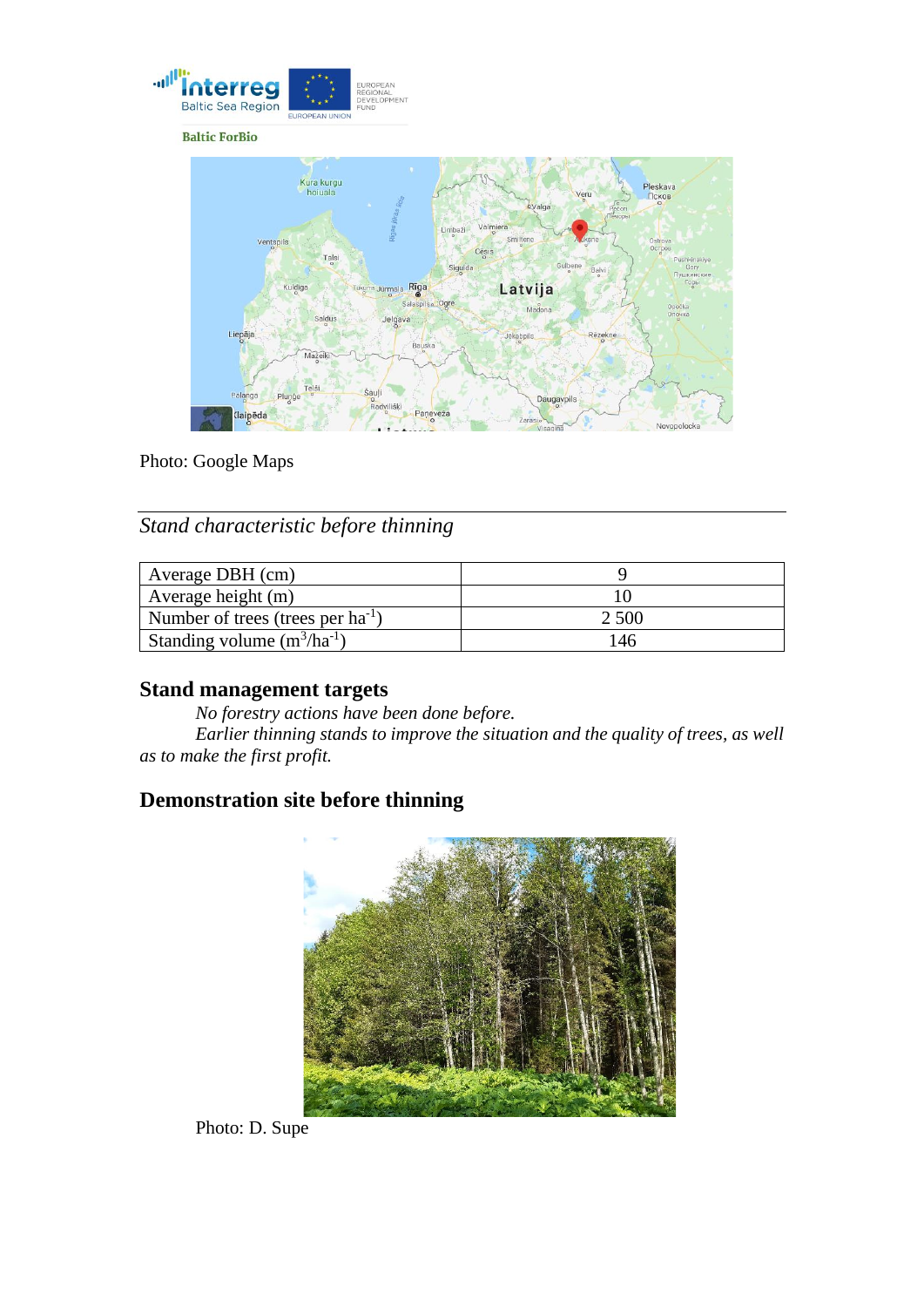

*Stand characteristic after thinning*

| Average DBH (cm)                       |       |
|----------------------------------------|-------|
| Average height (m)                     |       |
| Number of trees (trees per $ha^{-1}$ ) | 2.006 |
| Standing volume $(m^3/ha^{-1})$        |       |

#### **Demonstration site after thinning**



Photo: D. Supe

#### **Mechanical damages due to thinning**

Significant damages to forest stand were not detected. In the harvesting, process assortments have not been damaged. Forwarding was done only in dry weather, so that is the reason why no effects on soil (no deep rutting). The roots of the trees are not damaged.

#### **Applied work method in thinning**

Commercial thinning is done with a hand-held chainsaw. Such a technique is the most optimal option, as it causes less damage to the remaining trees and is the most economically advantageous. Assortments were preparade on the site and forwarded with a quad bike. Generally obtained 66  $m<sup>3</sup>$  of firewood un 30  $m<sup>3</sup>$  of pulpwood.

#### **Technical unit:**

For forwarding has been chosen a quad bike (2018 Can-Am Outlander 570 XMR):

engine capacity 570 cm,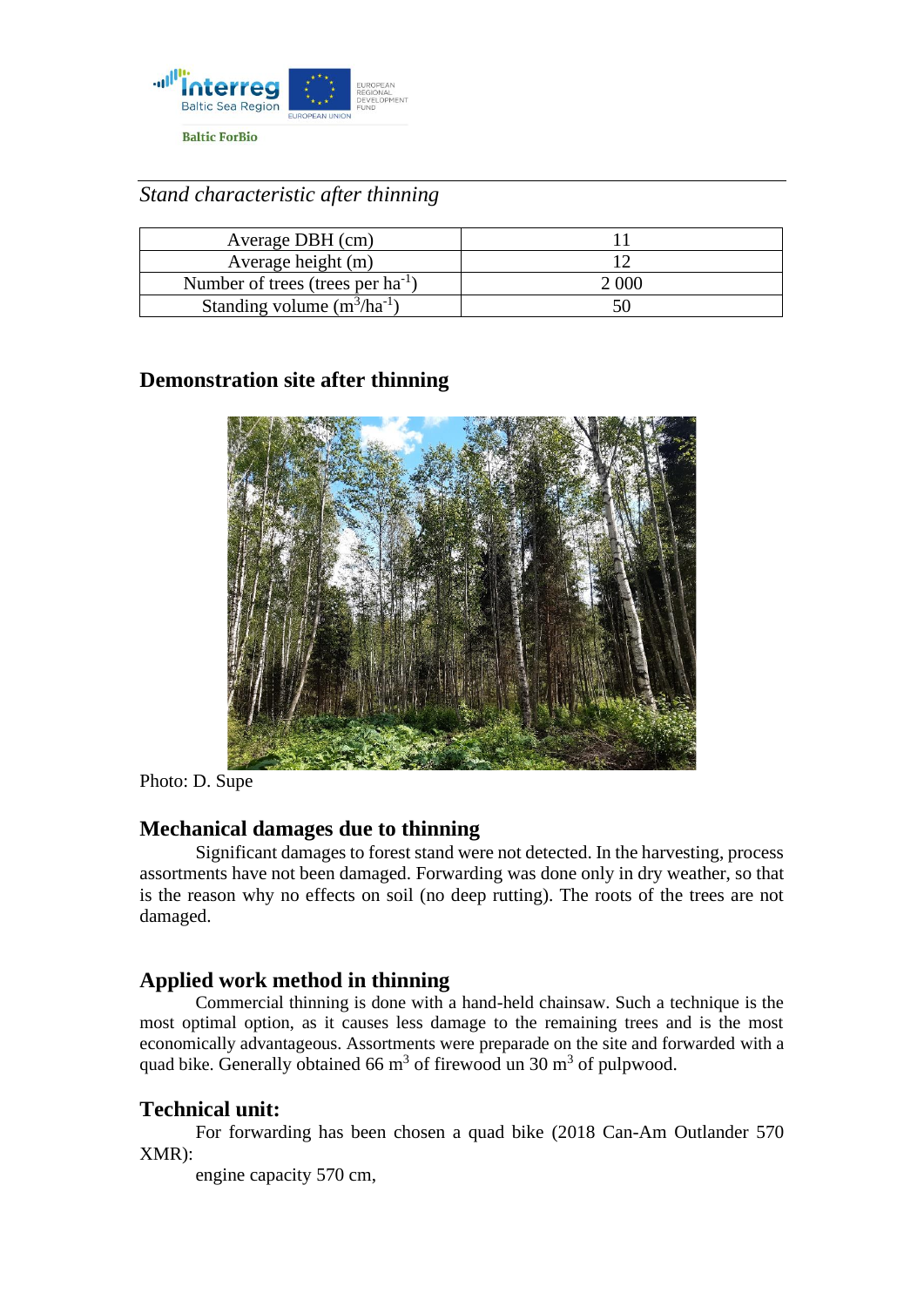

**Baltic ForBio** 

power 48 zs, length 211 cm, height 124 cm, width 116,8 cm, weight 382 kg, clearance 27,9 cm, transmission HLPNR, fuel tank 20,5 L

Trailer with a manipulator (Vahva Jussi 320): gross weight: 372 kg load capacity:1 500 kg



Photo: D. Supe